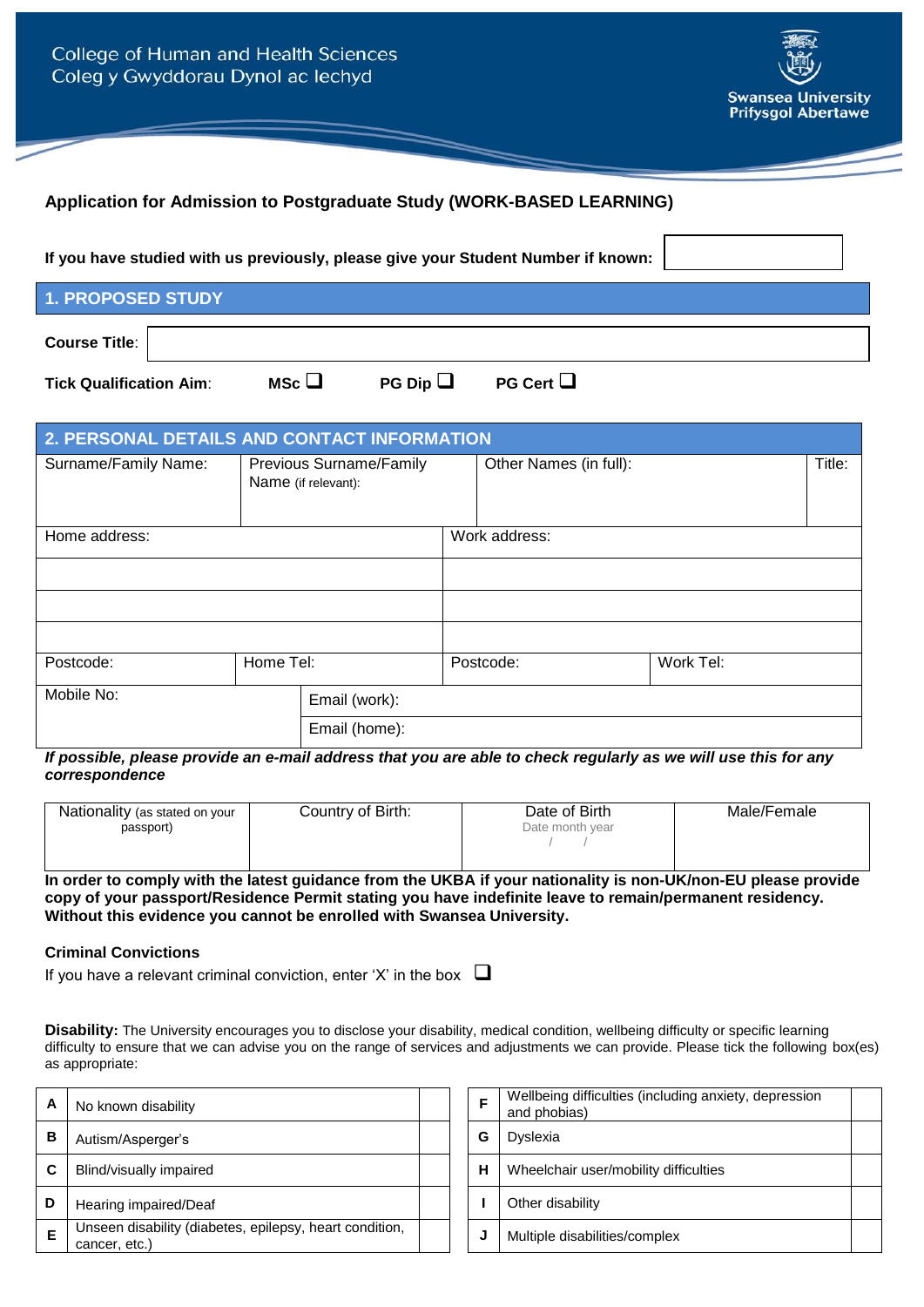### **3. YOUR EDUCATION**

Please give details of your first degree/Bachelor (or equivalent) qualification. You will need to provide a copy of your degree certificate and transcripts (or Diploma Supplement) of all your results. If these are in a language other than English, you must include certified translations. If your results are not known at the point of application, please indicate when your results will be known in the 'Date of Award' field and send them to [CHHSCPD@swansea.ac.uk](mailto:CHHSCPD@swansea.ac.uk) as soon as they are published. If your degree is pending at the point of application, please include a partial transcript of grades obtained to date.

**University attended** (including full address and country in which degree studied):

| Name of University:                                                        |                |  |  |  |  |  |  |
|----------------------------------------------------------------------------|----------------|--|--|--|--|--|--|
| Address:                                                                   |                |  |  |  |  |  |  |
|                                                                            |                |  |  |  |  |  |  |
| Bachelor Subject/major:<br>Official Name of Qualification: (e.g. Bachelor) |                |  |  |  |  |  |  |
|                                                                            |                |  |  |  |  |  |  |
| Result (if known):                                                         | Date of Award: |  |  |  |  |  |  |
|                                                                            |                |  |  |  |  |  |  |
|                                                                            |                |  |  |  |  |  |  |

Dates of Attendance: From *(dd/mm/yyyy)………………………..* To *(dd/mm/yyyy)………………………………*

Language of instruction:……………………………………… Duration of course (no. of years studied):………….

#### **3.1 PROFESSIONAL QUALIFICATIONS**

| <b>Drofoccional Rody Pomictration:</b> |
|----------------------------------------|
|                                        |
|                                        |
|                                        |
|                                        |

**Professional Body Registration:** 

**Number: Registration Expiry Date: Registration Expiry Date: Registration Expiry Date:** 

## **3.2 WELSH LANGUAGE PROFICIENCY (UK STUDENTS ONLY)**

Are you a fluent Welsh speaker? Yes  $\Box$  No  $\Box$ 

#### **4. YOUR EMPLOYMENT**

Please give details of any current/previous employment history (with dates) which may support your application. Candidates applying on basis of work experience must enclose a curriculum vitae/resume to illustrate skills and experience relevant to your application.

| address<br>Name<br>and<br>employer: | Start date (dd/mm/yyyy)<br>of l | End date (dd/mm/yyyy) | Position held and main duties:<br>(Please state whether full or part-<br>time) |
|-------------------------------------|---------------------------------|-----------------------|--------------------------------------------------------------------------------|
|                                     |                                 |                       |                                                                                |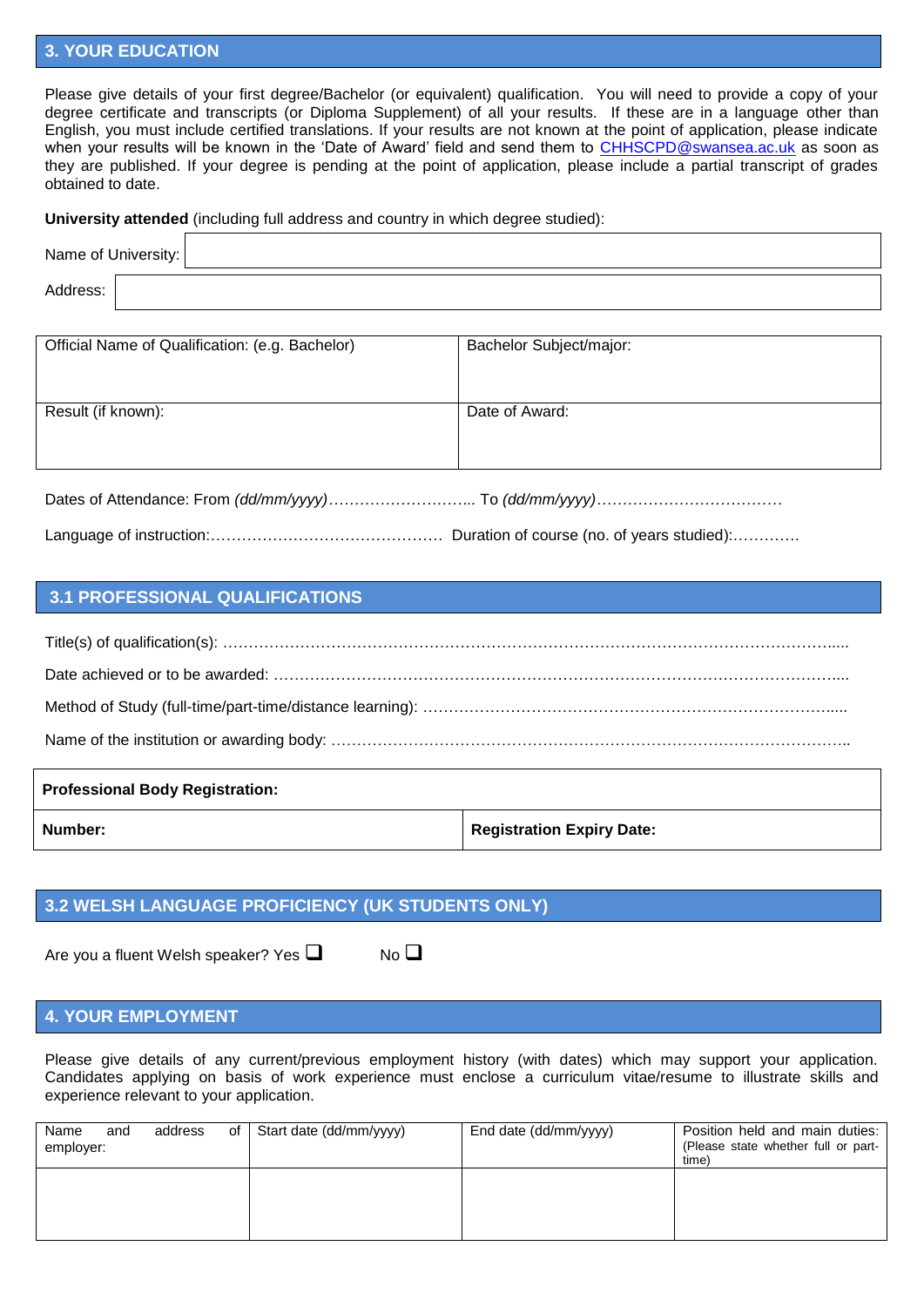# **4. YOUR EMPLOYMENT (CONTINUED)**

| Name<br>and<br>employer: | address | of | Start date (dd/mm/yyyy) | End date (dd/mm/yyyy) | Position held and main duties:<br>(Please state whether full or part-<br>time) |
|--------------------------|---------|----|-------------------------|-----------------------|--------------------------------------------------------------------------------|
|                          |         |    |                         |                       |                                                                                |
|                          |         |    |                         |                       |                                                                                |
|                          |         |    |                         |                       |                                                                                |
|                          |         |    |                         |                       |                                                                                |
|                          |         |    |                         |                       |                                                                                |
|                          |         |    |                         |                       |                                                                                |

# **5. SUPPLEMENTARY PERSONAL STATEMENT**

Please use this space to add information that is relevant to your application. e.g. Why do you wish to follow this programme? What benefits do you expect to gain from it? What skills and experience do you possess which make you a suitable applicant?